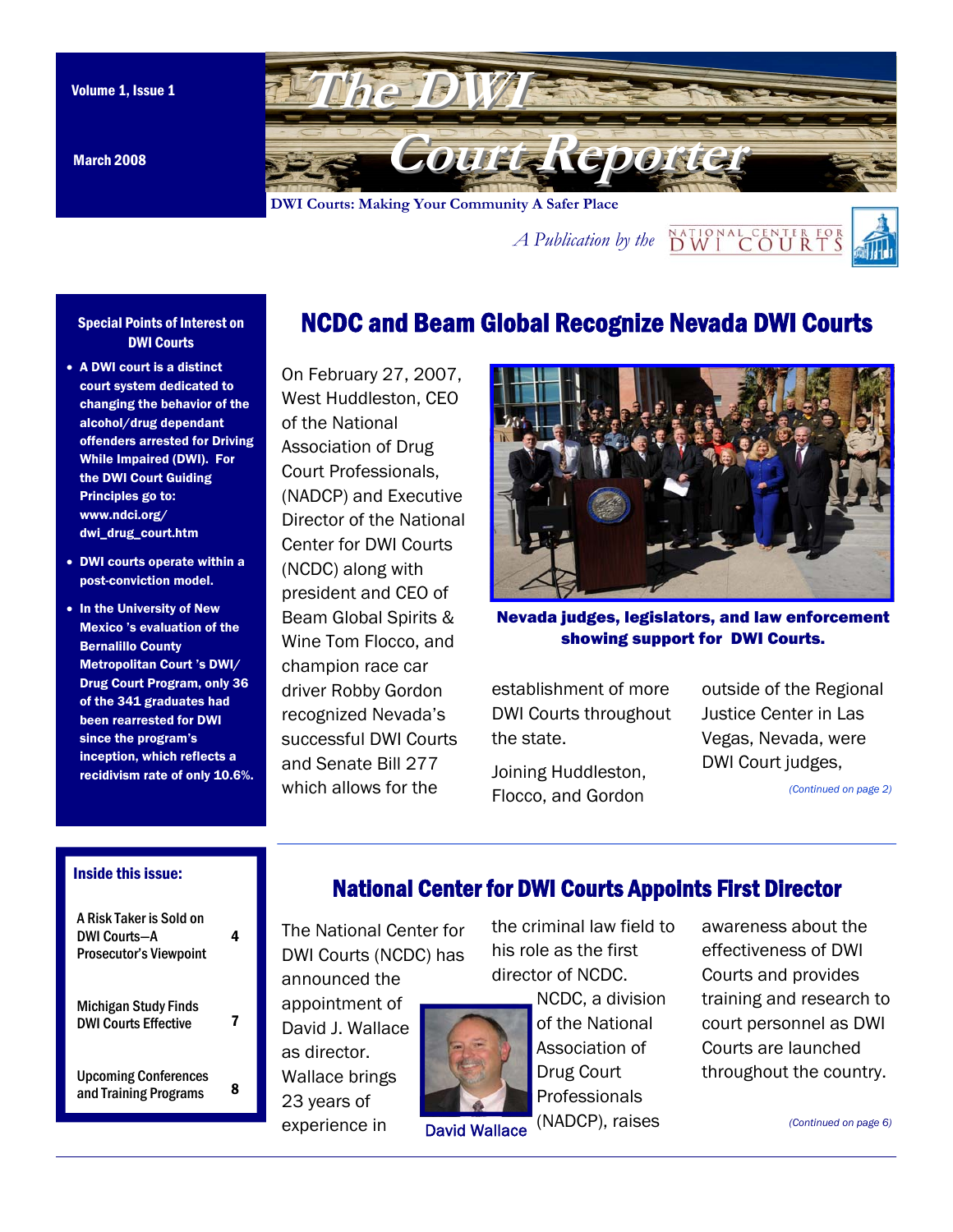

Judge Hardcastle addresses those in attendance.

#### *(Continued from page 1)*

prosecutors and law enforcement officials to support the expansion of DWI Courts in Nevada, to thank Nevada state legislators for their support, and to acknowledge the life-saving efforts of DWI Courts. Honored guests included Chief Justice of the Nevada State Supreme Court Mark Gibbons, Chief Judge of the 8th Judicial District Kathy Hardcastle and Senator Valerie Wiener, co-sponsor of Senate Bill 277

With more than 17,000 people killed by drunk drivers every

# Nevada DWI Courts Recognized

year, Beam Global and NCDC have partnered together to bring national attention to the effectiveness of DWI Courts in reducing the recidivism rate of offenders. DWI Courts deal with hardcore and repeat drunk driving offenders by providing long-term, ongoing accountability and rehabilitation, in addition to a DWI conviction.

## DWI Courts Work

DWI Courts retain DWI offenders in treatment and under judicial supervision for up to six times longer than other strategies. In fact, 70 percent who are ordered to the court successfully complete treatment and graduate a year

later. Why is that important? Clinical research has shown that the longer an alcoholic stays in treatment, the better their outcomes.

"We are pleased that Nevada has had great success with DWI Courts and applaud state legislators for passing Senate Bill 277," stated West Huddleston. "The Nevada DWI Court pilot program has proven that blending long-term

treatment with the accountability, immediacy and certainty of court response works more effectively than punishment alone. We hope to build on that success by raising awareness for DWI Courts in Nevada and throughout the country."

## A Pilot Project

Clark County, Nevada established a pilot program with one DWI Court in its jurisdiction eight years ago. Nearly 400 offenders have successfully completed the program. Of those who successfully graduated, only 12 percent had a repeat drunk driving offense within three years of their graduation.

"DWI Courts are saving lives" Judge Kathy A. Hardcastle

"Nevadans have seen firsthand that DWI courts are an effective way to punish those who break the law and to deter drunk drivers by targeting repeat offenders and individuals with high BAC

levels. Expanding this effort, along with programs to teach drivers about the dangers of impairment, are two ways that we can make America's roads and highways safer. As co-chair of the Congressional STOP DWI caucus, I applaud the men and

*(Continued on page 3)*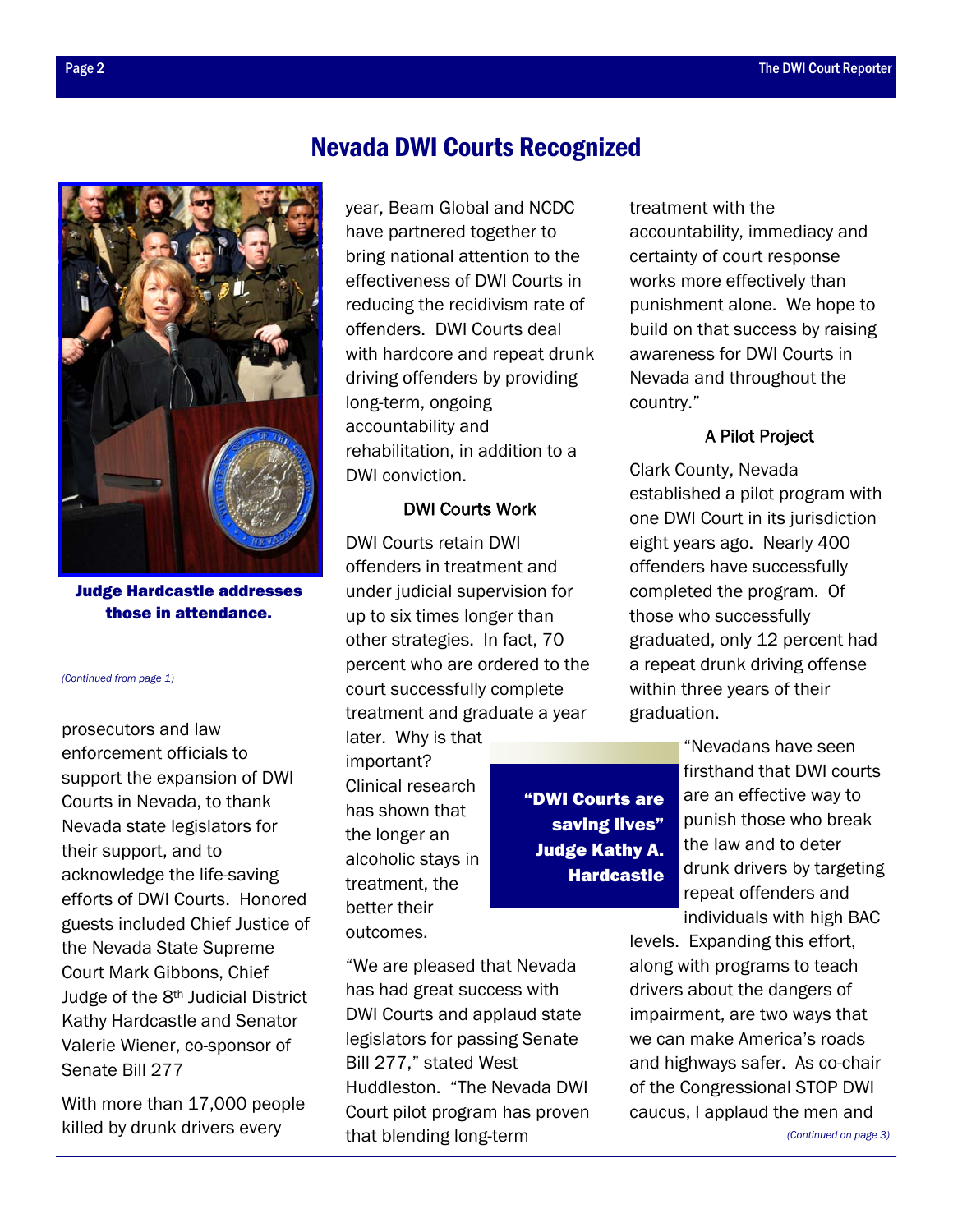women of law enforcement and our courts for protecting the public and for their support of efforts to prevent drunk driving," said Congresswoman Shelley Berkley (D-NV).

"I am very pleased that Nevada has been so committed to the expansion of DWI Courts in the state," said Jon Porter (D-NV), cochair of the STOP DWI caucus. "Individuals who

have driven under the influence of alcohol, or driven while impaired, have taken thousands of lives and shattered so many families. As public officials, it is our responsibility to reduce drunk driving incidents and this is a huge step in the right direction."

"We need to keep our roads safe from drunk drivers," commented Nevada State Senator Valerie Wiener (D-NV). "Hardcore drunk drivers are causing the vast majority of alcohol related traffic fatalities and we need to address this severe form of drunk driving head on. I am proud to have

# *(Continued from page 2)* been the sponsor of legislation Nevada DWI Courts Recognized

supporting Nevada's DWI courts and their efforts to protect our community."

"DWI Courts are saving lives," stated Chief Judge Kathy A. Hardcastle, Eighth Judicial District Court. "Nevada is a

powerful example of how effective DWI Courts can be. On behalf of other DWI Court judges, we would like to thank Nevada legislators for supporting this program. I "I am truly impressed with the results of DWI Courts to reduce drunk driving." NASCAR Driver Robby Gordon

encourage other courts and judges to demonstrate leadership by establishing a DUI Court. It's been my experience that DUI Courts provide tremendous public

safety while addressing the core problem of addiction".

"I am truly impressed with the results of DWI Courts to reduce drunk driving," commented Robby Gordon. "I would like to offer my

appreciation to Beam Global for supporting the National Center for DWI Courts and for including me in their efforts to help raise awareness for this life-saving program. I thank Nevada legislators for their efforts in expanding DWI Courts throughout the state and encourage other states to follow Nevada's lead."

## A Partnership for DWI Courts

Beam Global and NADCP partnered in May 2007 to launch the National Center for DWI Courts, which focuses solely on hardcore and repeat drunk driving offenders. Beam Global is in its second year working with NCDC to help raise awareness about the effectiveness of DWI Courts. In 2007, 25 states established

*(Continued on page 6)* 



Chief Justice of the Nevada State Supreme Court Mark Gibbons, with Robbie Gordon and the Jim Beam NASCAR car.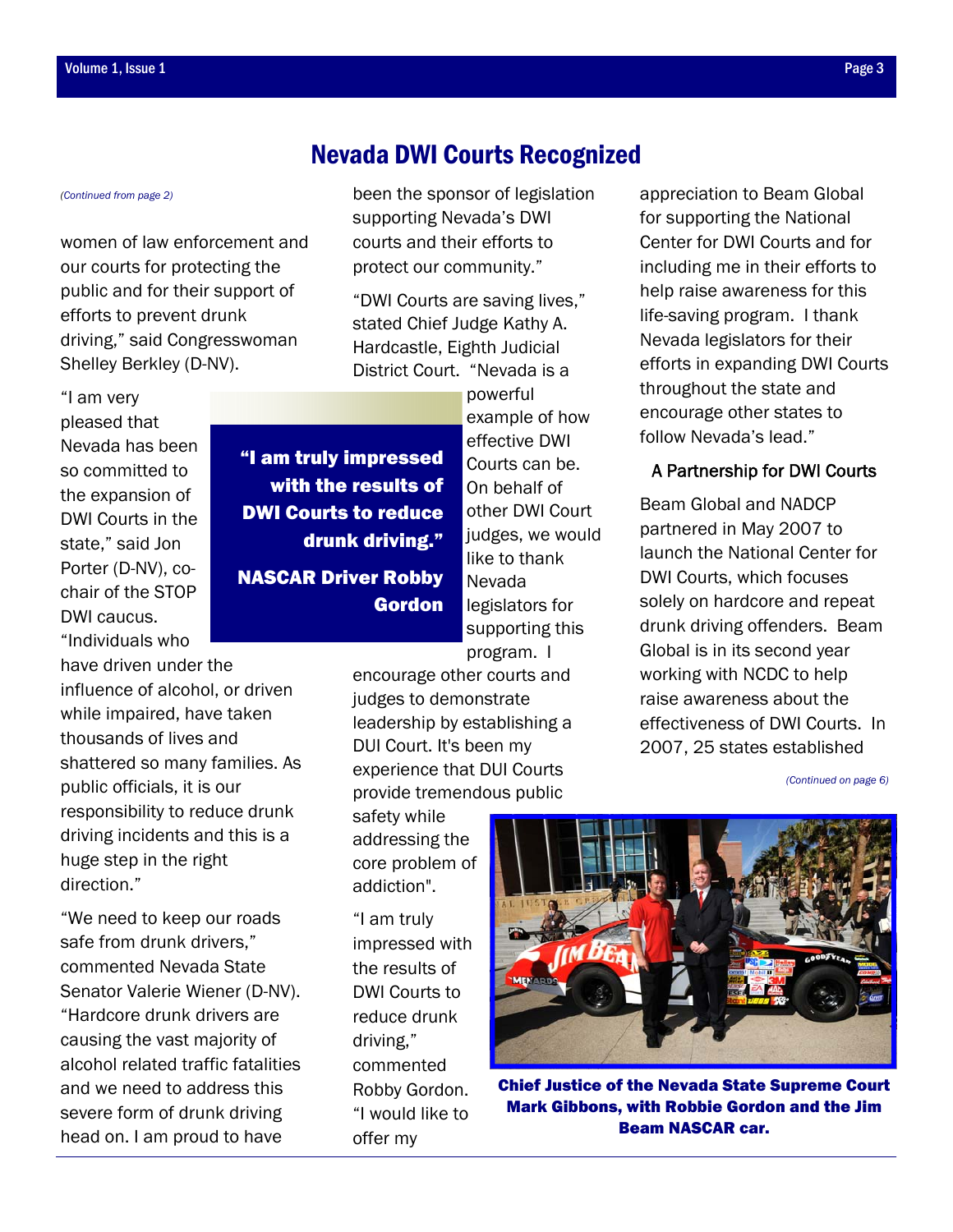# A Risk-taker is Sold on DWI Courts—A Prosecutor's Viewpoint

*By: Jeff Sauter Eaton County, Michigan Prosecutor*

I've been called a risk-taker…and



much worse. In my 25 years of prosecution, the last 18 as the elected prosecuting attorney, I have believed in individual accountability and punishment. I have also been skeptical of new government programs which promise, in glowing words and politically-correct phrases, to "prevent" crime. To me, government is usually best described by the phrase "when all is said and done, there is

usually more said than done."

We started our first "drug treatment court" --

*The last concept that helped sell me on DWI courts was the team approach .* 

usually called by us in Michigan a sobriety court, because we focus on DWI cases -- over ten years ago. I'm a big supporter of the drug treatment court approach, but I didn't always feel that way.

When it was proposed that we start a DWI court, I was skeptical. But, I didn't voice my concerns immediately when I learned that our team had to

attend a national training, because when you're from Michigan you don't say anything to put a winter trip to Los Angeles at risk.

## The National Training

At the national training, I worried that I was being asked to support another concept

designed to insulate criminal defendants from the consequences of their own behavior. Our team planned to see if drug treatment court principles could be

applied to drunk drivers. But I did not want to agree to something that increased the risks to the public.

I am glad that I listened with an open mind, because the trainers, judges and other professionals answered my concerns. Like any experienced prosecutor, I was familiar with substanceabusing defendants and the frustrating regularity with which they reoffend. I also understood that incarceration and fines had



Testing is one way to ensure accountability .

not reduced the incidence of drinking and driving, but I wasn't ready to embrace a theory of justice based on a feel-good hope that treatment would work.

## It's More than Just Treatment

Treatment providers are proud of their methods, but most will



Everyone works together .

admit that treatment sessions do no good if the offender isn't there. I learned that DWI courts are more

effective than treatment alone because the court coerces the offender to attend. I also liked the sound of immediate consequences for any violations. That concept balanced my initial discomfort with "rewards" being given out in court.

Immediate consequences are possible because DWI courts require frequent "review hearings" with the judge. The probation agents and treatment providers communicate about the offender's progress or failures so the judge personally knows what is going on during the review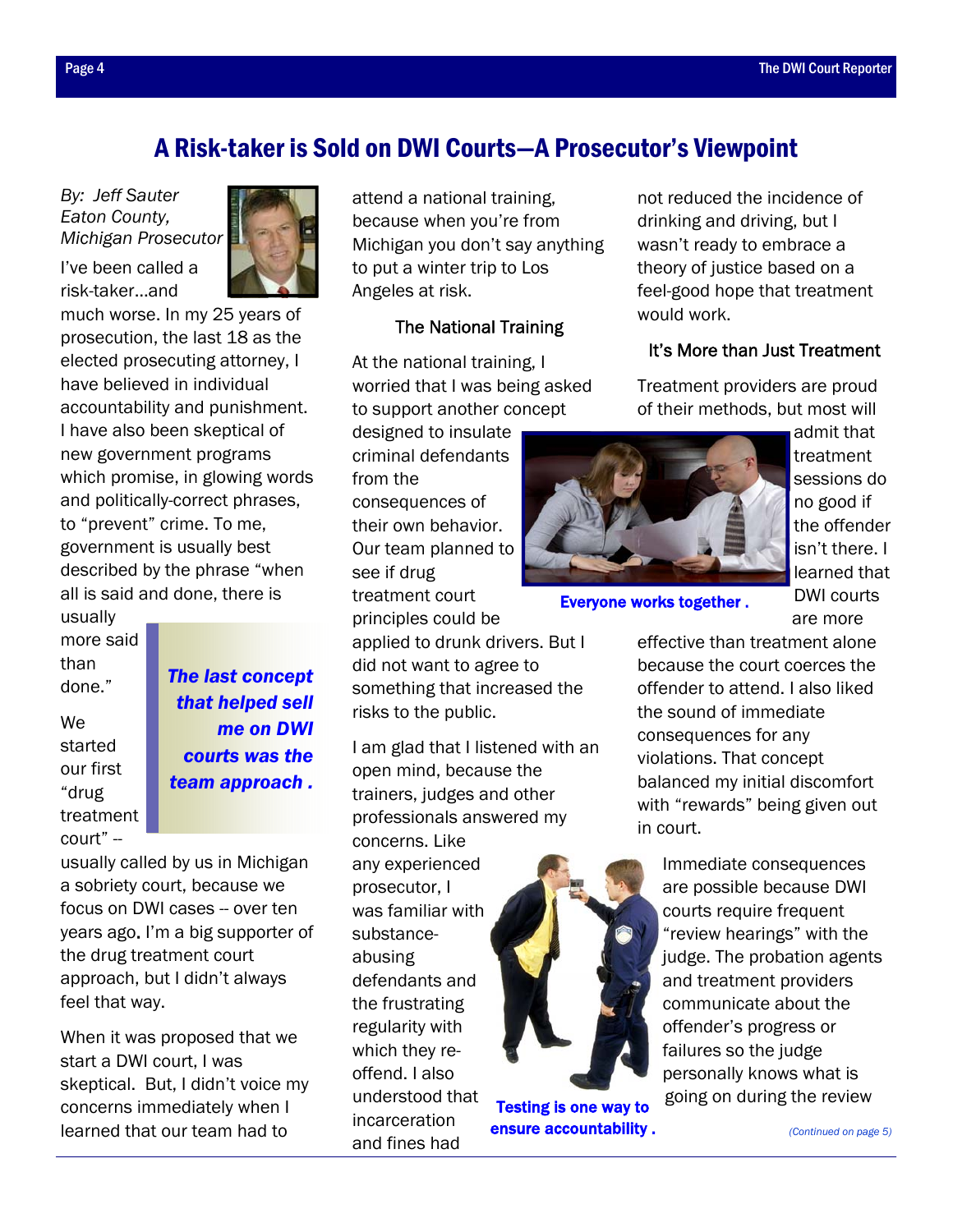# A Risk-taker is Sold on DWI Courts—A Prosecutor's Viewpoint

When we started our DWI court

bring a challenge that he or she is "soft" on drugs or

drunk

drivers. This is the stuff that keeps

in 1997, I knew that I was taking a risk. Prosecutors, of course, are supposed to be "Tough On Crime," and every elected prosecutor knows that the next election cycle could

## *(Continued from page 4)* **Being Smart**

hearing. That incentives or punishment would be meted out without the usual delay appealed to my commonsense belief that lessons are best learned that way: immediately.

## It Takes Teamwork

The last concept that helped sell me on DWI courts was the team approach. I liked that the various participants in the court would have a say about the procedures to be used.

While I support DWI courts, I do not suggest that everything goes smoothly or that the tension between judge and prosecutor, or prosecutor and defense counsel, is eliminated. Without intending to point a finger, I have learned that some team members sometimes consider themselves *more* equal than others. To be fair, I have undoubtedly caused the other team members a good share of aggravation over the years, and nothing good comes easily. A team approach requires work, a commitment to the team, and a willingness to consider problems from the perspective of others.

*I also liked the sound of immediate consequences for any violations. That concept balanced my initial discomfort with "rewards" being given out in court.* 

> us up at night. But prosecutors are also supposed to be smart and are expected to make effective use of limited resources. I had taken the tough, punishment-only approach for years, but limited jail and prison space in Michigan had reduced the actual available incarceration for drunk driving. That meant

that a drunk driving defendant could not be removed from the road for any meaningful length of time.

Moreover, while were wellintentioned, their caseloads were too large to monitor probationers closely. All things considered, I decided that the greater risk was in not trying a new approach.

## It's A Success

And, over the course of ten years, I have found that the residents of our county approve of our efforts to deal with the underlying substance abuse. I believe that our effort has been a success. I'm not suggesting that every case has been a success. But, overall, I believe that as a result of our program, a number of participants have returned to productive lives at work, and returned to relationships with children and other family. What skeptic could disagree with that?

*Editor's Note: Jeff Sauter has served as the Eaton County Prosecuting Attorney in Michigan since January 1, 1991. Eaton County has had a DWI Court since 1997.* 



probation agents There are immediate consequences.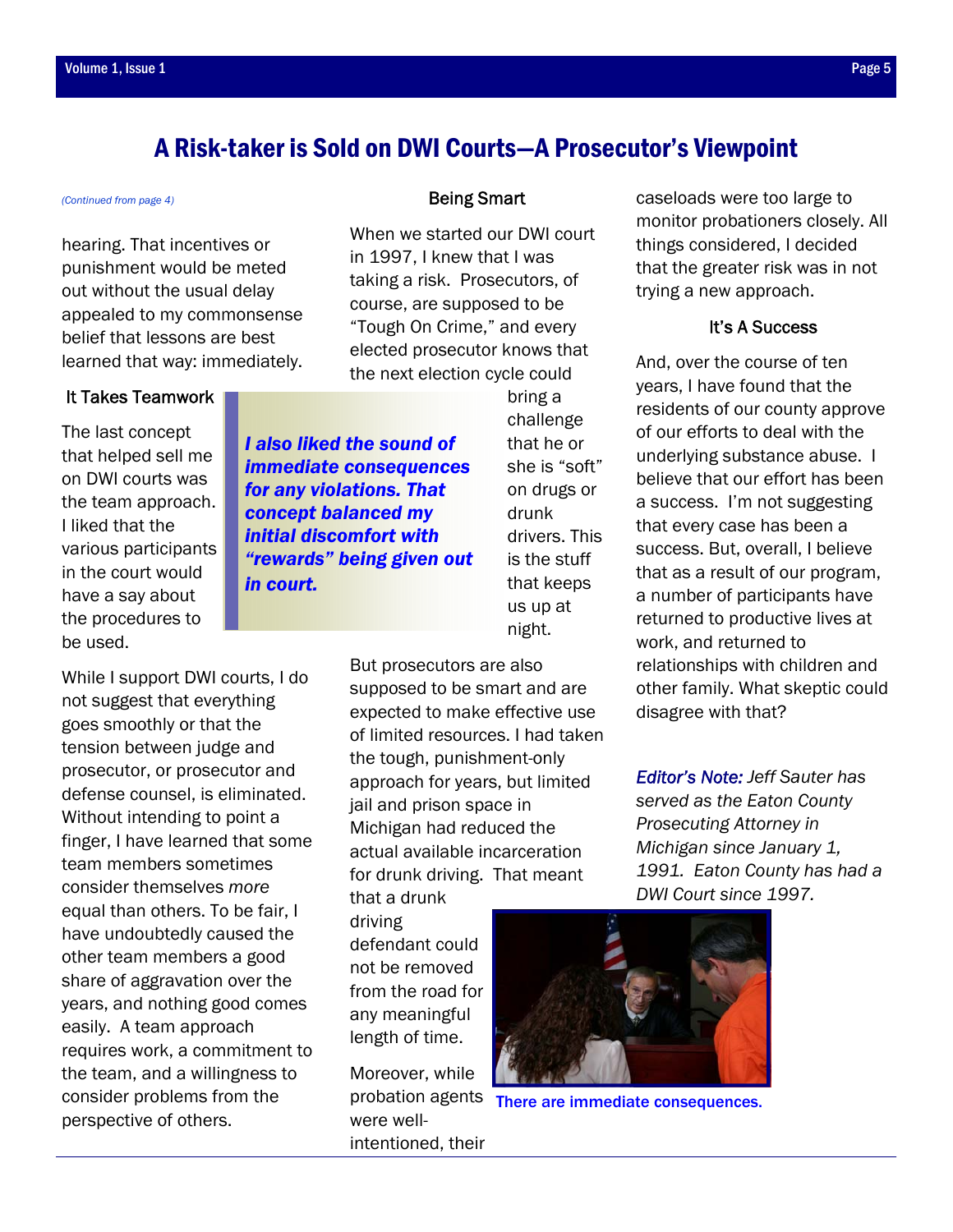## New Director Appointed

#### *(Continued from page 1)*

As director, Wallace will work closely with DWI Courts across the country. He will also work with government officials and legislators to establish more DWI Courts, which deal with hard core and repeat drunk driving offenders by providing long-term, ongoing accountability and rehabilitation, in addition to a DWI conviction. Research demonstrates that DWI Court graduates are four times less likely to be rearrested for impaired driving.

"We are honored to have David Wallace join NCDC in the fight against drunk driving," stated West Huddleston, executive director of the National Center for DWI Courts and the chief executive officer of the National Association of Drug Court Professionals. "David brings a wealth of experience to NCDC as a prosecutor and educator. He is committed to working with law enforcement, prosecutors, and judicial parties to expand on the success that DWI Courts have already had across the country."

Prior to joining NCDC, Wallace served as the Traffic Safety Resource Prosecutor (TSRP) for the Prosecuting Attorneys

*(Continued on page 8)* 

# Nevada DWI Courts Recognized

29 DWI Courts to address hardcore drunk driving.

"Beam Global Spirits & Wine is committed to eliminating drunk driving," said Tom Flocco, president and CEO, Beam Global Spirits & Wine, Inc.

"I am proud to have been the sponsor of legislation supporting Nevada's DWI courts and their efforts to protect our community."

> Nevada State Senator Valerie Wiener

*(Continued from page 3)* and enhanced judicial accountability to turn their lives around," said Huddleston, "and for the 400 DWI offenders who

> have participated in the program in Clark County, the outcomes are phenomenal. Only 12 percent of graduates have been arrested for a repeat drunk

driving offense within three years. That means a safer Clark County for you and me. What could be more important than celebrating a solution that drastically reduces repeat drunk driving and saves lives?"

"We support programs that reduce drunk driving and are committed to working with any state willing to help save lives by establishing more DUI Courts. Nevada's pilot DUI Court illustrates the effectiveness of this program. We encourage others to join us in support of NCDC and the fight to eliminate hardcore drunk driving."

"Beam Global recognizes the common sense approach of DWI Courts. That is, if we are truly going to deal with repeat DWI offenders, they will need longterm treatment



West Huddleston addresses those in attendance.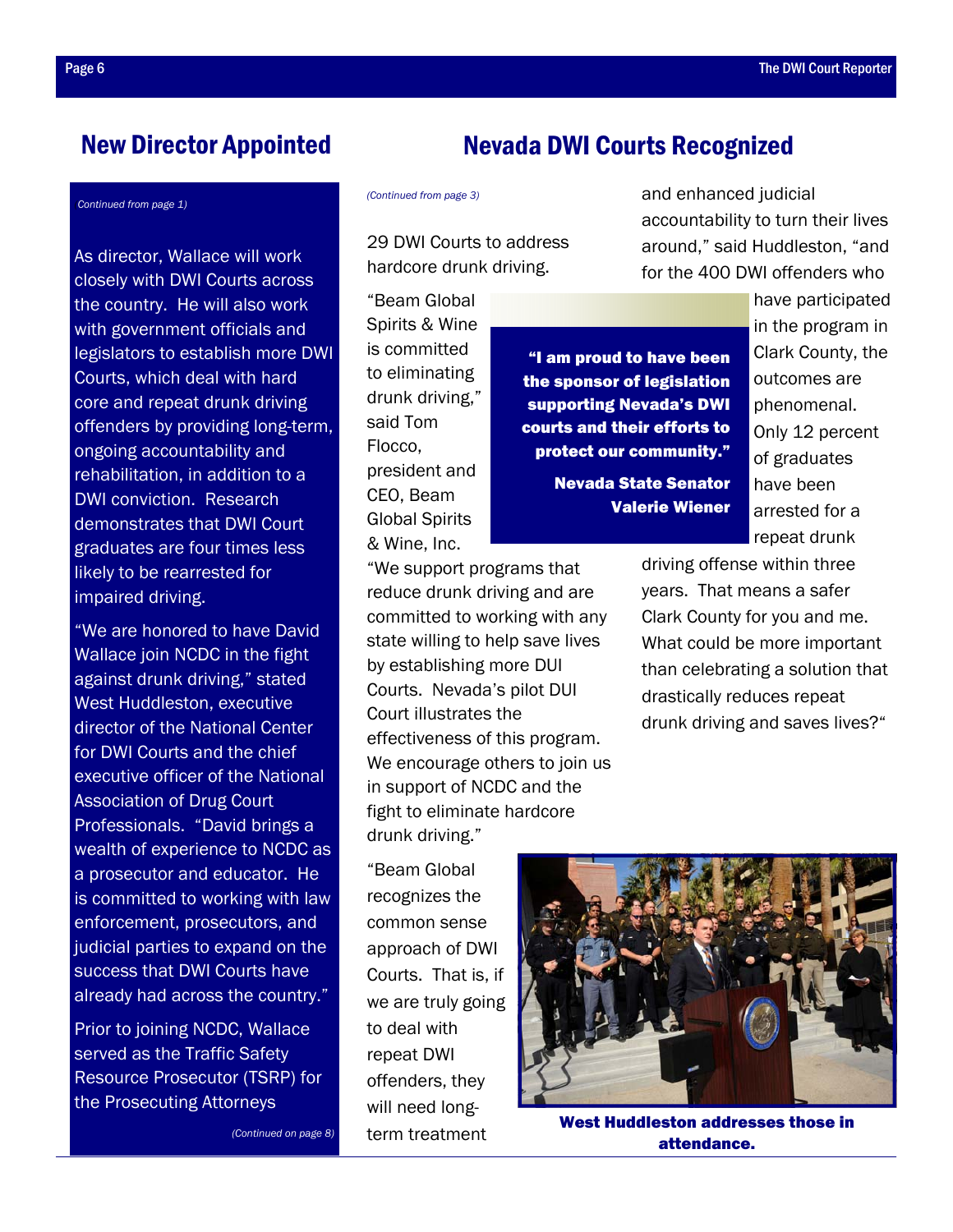# Michigan Study Finds DWI Courts Effective

A three-county evaluation in Michigan found that participants in DWI Courts were considerably less likely than DWI offenders sentenced to probation to be arrested for a new DWI offense or for any new criminal offense within 2 years of entering the programs. The study was conducted by the Michigan State Court Administrative Office and data analyses were performed independently by NPC Research, Inc. The study examined outcomes for all participants who entered the programs, regardless of whether they graduated successfully, and drew on comparison probationers from the same counties who were matched on relevant eligibility criteria.

## The Questions

Five important questions were answered by an analysis of the data. The questions were:

1. What is the impact of participation in a DWI court on recidivism (re-arrests) compared to traditional court processing?

2. Does participation in DWI court reduce levels of alcohol and other substance abuse?

3. How successful is the program in bringing program participants to completion and graduation within the expected time frame?

4. What participant characteristics predict successful outcomes (program completion, decreased recidivism)?

5. How does the use of resources differ between DWI court versus traditional probation?

## The Answers

Below are a few of those questions with brief answers using examples from the locations that participated.

## #1: Does participation in DWI court reduce recidivism? YES.

DWI court participants were rearrested significantly less often than comparison group offenders who were sentenced to traditional probation. In an example from one DWI court site, the comparison offenders on traditional probation were rearrested nearly six times more often in the first year after starting probation for the DWI charge than the DWI court participants.

#2: Does participation in DWI court reduce levels of substance abuse? YES. Participants in the DWI Court significantly decreased the percent of positive drug tests over time. This provides support that the DWI Court was instrumental in reducing the amount of illegal drug use during the first year participants spend in the program.

## #5: Does the use of resources differ between DWI courts versus traditional probation?

YES. Results show that DWI court participants spent considerably more time in treatment than those on



Ottawa, Bay, and Clarkston.

traditional probation. Further, the average waiting period between arrest and sentencing was significantly reduced in the DWI court. The number of days spent in jail prior to program or probation start and the total time in jail for that DWI case was also significantly reduced, thus saving the criminal justice system time and money. Time enrolled in the program was higher for DWI court participants. Longer time spent in the program predicts success both in completing the program and in reducing recidivism.

## Bottom Line

Overall, the evaluation results demonstrate that the DWI court is effective in reducing recidivism and reducing drug and alcohol use while using less criminal justice system resources to accomplish these goals.

For a copy of the Executive Summary or the full study, go to: www.npcresearch.com/news.php